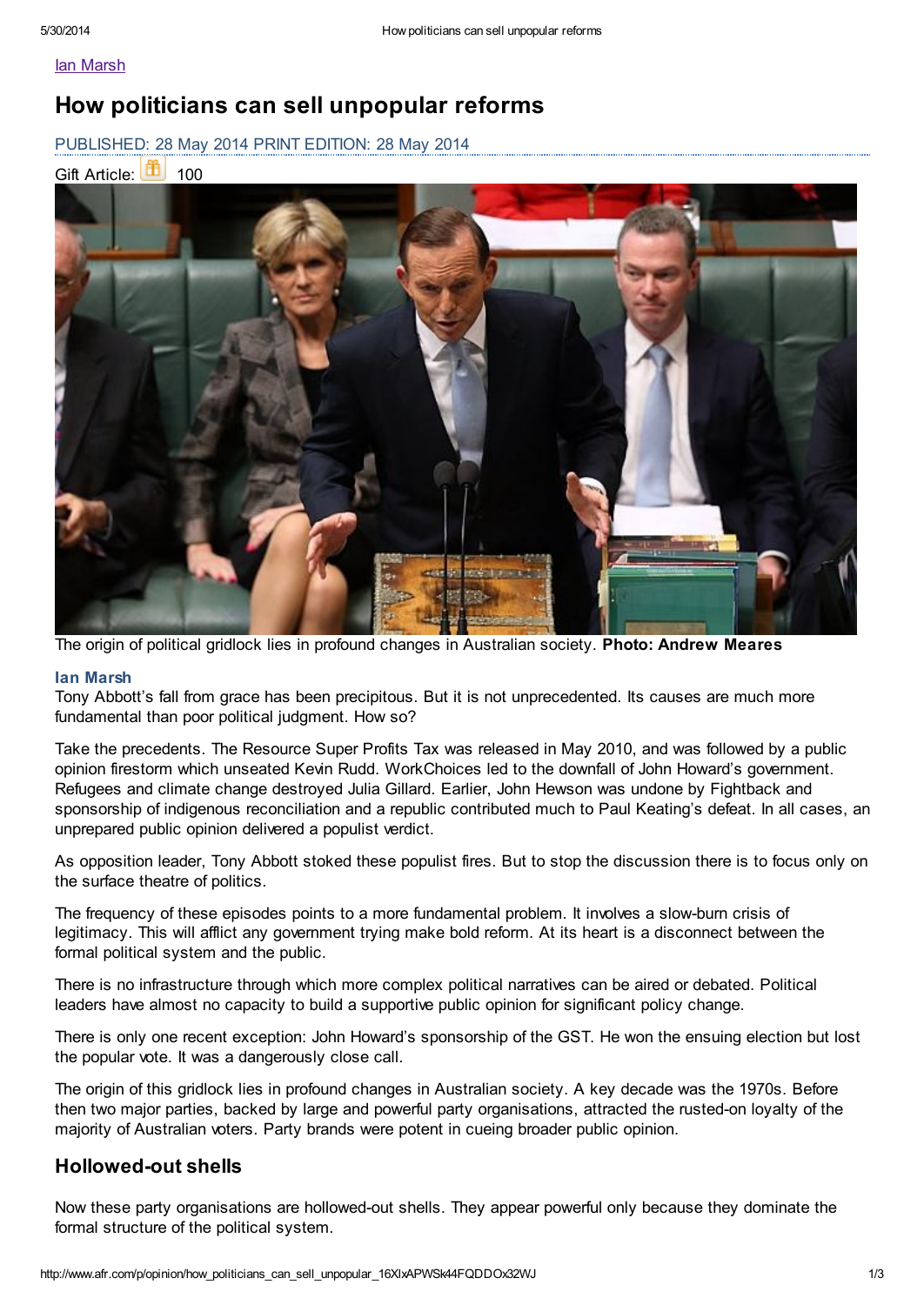The social movements of the 1970s were the cause of this collapse. The women's, gay, environment, animal rights, consumer, indigenous and ethnic movements all emerged at this time. They created new agendas and agitated for their take-up by the formal political system. Class identity, the former sheet anchor of political engagement, was fractured.

By the 1970s, the parties were relegated to a brokerage role for the bigger social movements. Another example of agenda-setting happened after 1983. The big parties broadly adopted the same economic rationalist program. Bipartisanship was the unacknowledged political condition for these radical changes. These were implemented in the short period between 1983 and 1993.

After 1993 the crisis receded, and normal politics resumed. But differences between the parties had narrowed. So how were they to distinguish themselves? Opportunism and manufactured difference were the new currencies of debate. This was reinforced by the decline of the party organisations, leaving media as the conduit between political leaders and their public. Tony Abbott was a master practitioner of these dark arts. There is thus poetic justice in his present predicament.

Big policy change is demanding. It requires a solid base in public opinion, or bipartisan agreement. In the early 1980s, an acknowledged crisis led to bipartisanship. But short of extremity, the incentives in our system undercut that.

There is a symmetry between Kevin Rudd's promotion of the RSPT and the Abbott/Hockey sponsorship of the commission of audit/age of entitlements budget. In both cases an unprepared public opinion ignited like a firestorm. In both cases governments failed to release the preceding technical reports. Why? Because they feared the attack on details which their opponents might launch.

In both cases, the primary channel for the leaders was the media. There was no systemic ability to develop a public conversation except short-term sound bites.

What is to be done? Party reform is clearly necessary. But in the formation of public opinion, no amount of reform will restore the major parties to their former dominant role. The community is now too diverse and too educated to be represented by two monoliths.

### End of the age of ideology

Think of climate change, or the Gonski report, or tax change or gay marriage. There is no longer any overarching ideology which would divide public views consistently on any of these issues. Action requires a base in public opinion. In each case, the coalitions that might underpin this will be different. Each issue needs to be aired on its own terms.

We need a formal political structure that fits our pluralised society. The need is create a public conversation before the executive decides what to do. But the system lacks any infrastructure to do this. Until this gap is closed it is hard to see how the present impasse can be resolved.

How might this be achieved? The late Liberal senator David Hamer suggested converting the Senate to a committee house with ministers no longer appointed from that chamber. The Australian Senate would be more like its American progenitor. At present this seems the most likely path for the needed reform.

There will be no remedy to this discontent until this structural challenge is met. A long-suffering public will express its disaffection and alienation more vigorously than now. The Palmer United Party and the Independents are perhaps the tip of an iceberg. Then the major party leaderships may recognise the need for structural transformation.

Ian Marsh is a visiting professor at RegNet, Australian National University.

**FINANCIAL REVIEW** 

How Labor could still get behind budget [savings](http://www.afr.com/p/opinion/how_labor_could_still_get_behind_g7XjyeveLmqyKgUHAYSZpK)

### Earn over [\\$180,000?](http://www.afr.com/p/national/earn_over_how_to_get_around_the_IfbaBRyKjbmWpUCYHpXVYJ) How to get around the debt…

## Recommended for you From Around the Web

What [American](http://www.accountingtoday.com/debits_credits/hr-block-counsels-expats-aca-tax-requirements-70762-1.html) expats should know before the tax…

Accounting Today

Why [students](http://www.smh.com.au/national/non-government-schools/students-alive-to-dead-languages-20140521-38ot5.html) love Latin and Ancient Greek **SMH**